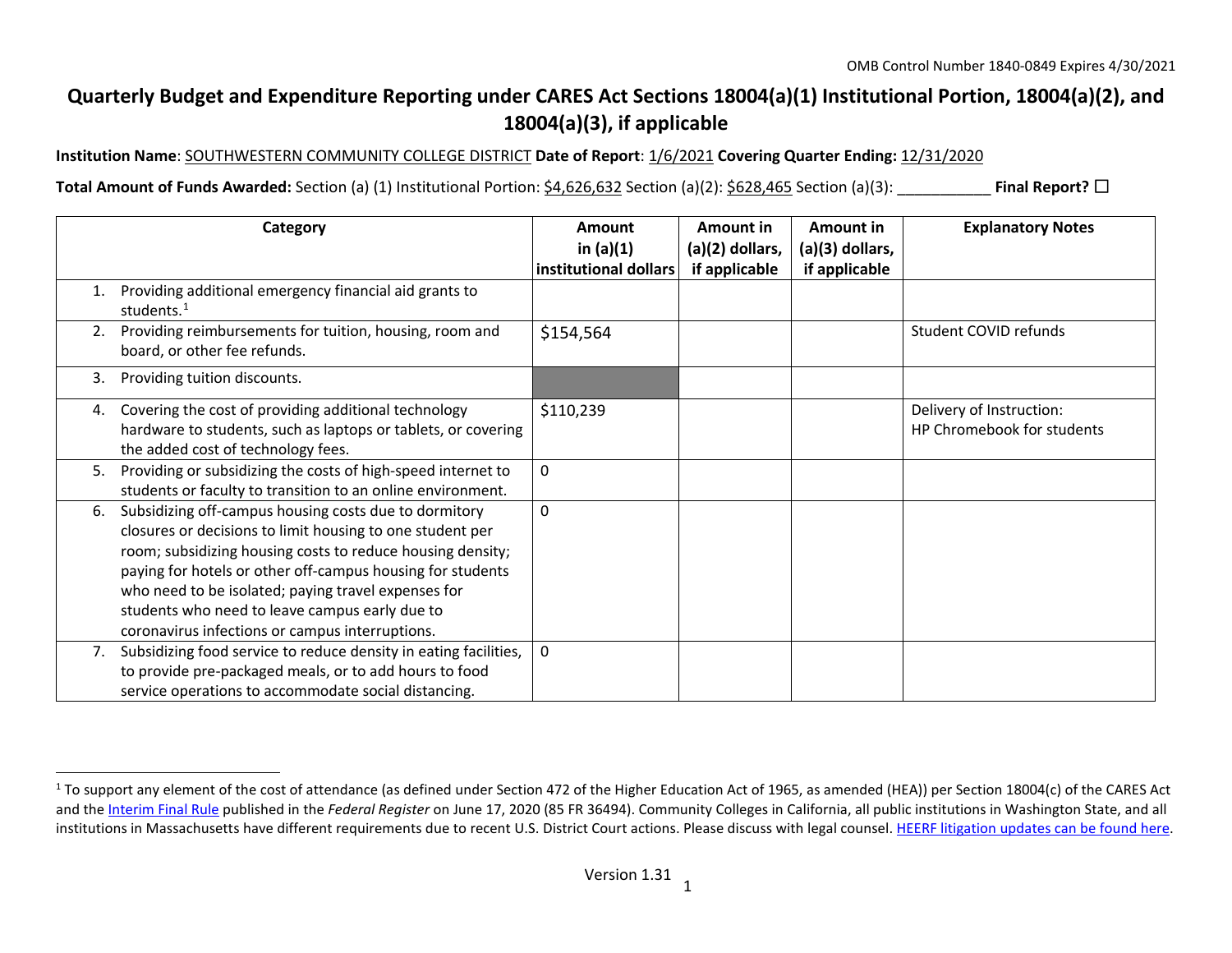<span id="page-1-1"></span><span id="page-1-0"></span>OMB Control Number 1840-0849 Expires 4/30/2021

|    | Category                                                                                                                                                                                                                                                                                   | Amount<br>in $(a)(1)$<br>institutional dollars | <b>Amount in</b><br>(a)(2) dollars,<br>if applicable | Amount in<br>(a)(3) dollars,<br>if applicable | <b>Explanatory Notes</b>                                                                                                                                                                                                           |
|----|--------------------------------------------------------------------------------------------------------------------------------------------------------------------------------------------------------------------------------------------------------------------------------------------|------------------------------------------------|------------------------------------------------------|-----------------------------------------------|------------------------------------------------------------------------------------------------------------------------------------------------------------------------------------------------------------------------------------|
| 8. | Costs related to operating additional class sections to enable<br>social distancing, such as those for hiring more instructors<br>and increasing campus hours of operations.                                                                                                               | 0                                              |                                                      |                                               |                                                                                                                                                                                                                                    |
|    | 9. Campus safety and operations. <sup>2</sup>                                                                                                                                                                                                                                              | \$37,483                                       |                                                      |                                               | PPE, Other Supplies                                                                                                                                                                                                                |
|    | 10. Purchasing, leasing, or renting additional instructional<br>equipment and supplies (such as laboratory equipment or<br>computers) to reduce the number of students sharing<br>equipment or supplies during a single class period and to<br>provide time for disinfection between uses. | $\mathbf 0$                                    |                                                      |                                               |                                                                                                                                                                                                                                    |
|    | 11. Replacing lost revenue due to reduced enrollment.                                                                                                                                                                                                                                      |                                                |                                                      |                                               |                                                                                                                                                                                                                                    |
|    | 12. Replacing lost revenue from non-tuition sources (i.e.,<br>cancelled ancillary events; disruption of food service, dorms,<br>childcare or other facilities; cancellation of use of campus<br>venues by other organizations, lost parking revenue, etc.). <sup>3</sup>                   |                                                | \$582,173                                            |                                               |                                                                                                                                                                                                                                    |
|    | 13. Purchasing faculty and staff training in online instruction; or<br>paying additional funds to staff who are providing training in<br>addition to their regular job responsibilities.                                                                                                   | \$408,604                                      |                                                      |                                               | Training Stipend for instruction in<br>transitioning to remote<br>operations.<br><b>Emergency Staffing Plan</b><br>Compensation for instructors and<br>participants in Additional<br><b>Distance Education Faculty</b><br>Training |

<sup>&</sup>lt;sup>2</sup> Including costs or expenses related to the disinfecting and cleaning of dorms and other campus facilities, purchases of personal protective equipment (PPE), purchases of cleaning supplies, adding personnel to increase the frequency of cleaning, the reconfiguration of facilities to promote social distancing, etc.

<sup>&</sup>lt;sup>3</sup> Including continuance of pay (salary and benefits) to workers who would otherwise support the work or activities of ancillary enterprises (e.g., bookstore workers, foodservice workers, venue staff, etc.).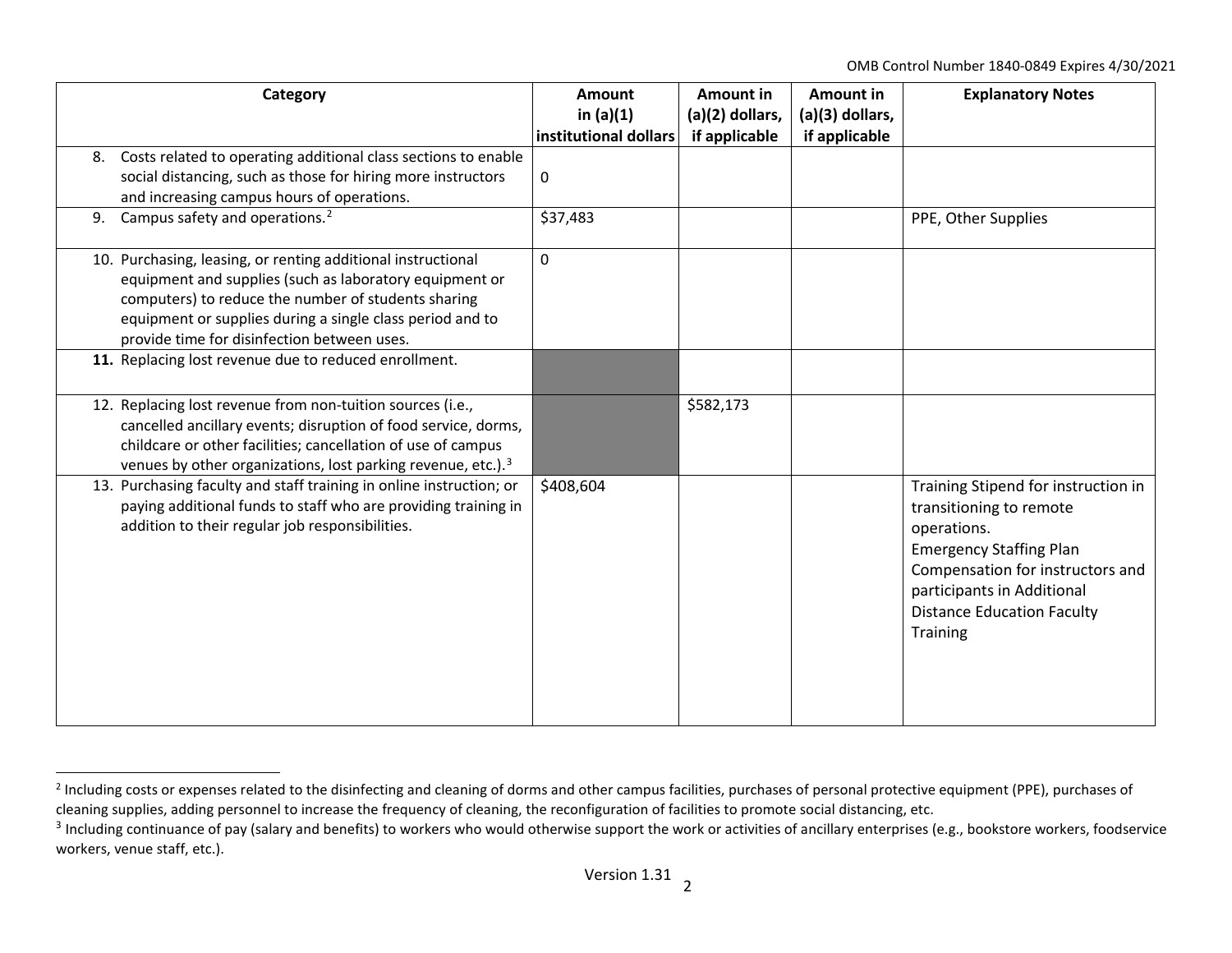<span id="page-2-1"></span><span id="page-2-0"></span>OMB Control Number 1840-0849 Expires 4/30/2021

| Category                                                                                                                                                                                                      | <b>Amount</b><br>in $(a)(1)$<br>institutional dollars | <b>Amount in</b><br>(a)(2) dollars,<br>if applicable | Amount in<br>(a)(3) dollars,<br>if applicable | <b>Explanatory Notes</b>                                                                                                                                                                                                                                                                                                                                                                                                                                                           |
|---------------------------------------------------------------------------------------------------------------------------------------------------------------------------------------------------------------|-------------------------------------------------------|------------------------------------------------------|-----------------------------------------------|------------------------------------------------------------------------------------------------------------------------------------------------------------------------------------------------------------------------------------------------------------------------------------------------------------------------------------------------------------------------------------------------------------------------------------------------------------------------------------|
| 14. Purchasing, leasing, or renting additional equipment or<br>software to enable distance learning, or upgrading campus<br>wi-fi access or extending open networks to parking lots or<br>public spaces, etc. | \$232,796                                             |                                                      |                                               | Institutional Technology:<br>Servers for VDI Standard Users<br>hardware to support the student<br>VDI environment for concurrent<br>standard users.<br>Bookstore software to improve<br>textbook purchases using on-line<br>platform.                                                                                                                                                                                                                                              |
| 15. Other Uses of (a)(1) Institutional Portion funds. <sup>4</sup>                                                                                                                                            | \$1,393,788                                           |                                                      |                                               | Delivery of Instruction:<br>Professional Development for<br>faculty to improve effectiveness<br>in remote formats of instruction.<br>Stipends for developing Distance<br><b>Education curriculum and</b><br>processing course outline<br>addendums to allow courses to<br>be taught via distance education;<br>secure Chancellor approval due<br>to transitions to remote<br>instructional formats in response<br>to COVID 19.<br><b>Remote Working Stipend</b><br><b>Benefits</b> |
| <b>16.</b> Other Uses of (a)(2) or (a)(3) funds, if applicable. <sup>5</sup>                                                                                                                                  |                                                       | \$46,292                                             |                                               | Working remotely and teaching<br>remotely supplies.                                                                                                                                                                                                                                                                                                                                                                                                                                |

<sup>&</sup>lt;sup>4</sup> Please post additional documentation as appropriate and briefly explain in the "Explanatory Notes" section. Please note that costs for Section 18004(a)(1) Institutional Portion funds may only be used "to cover any costs associated with significant changes to the delivery of instruction due to the coronavirus, so long as such costs do not include payment to contractors for the provision of pre-enrollment recruitment activities; endowments; or capital outlays associated with facilities related to athletics, sectarian instruction, or religious worship."

 $5$  Please post additional documentation as appropriate and briefly explain in the "Explanatory Notes" section. Please note that costs for Sections 18004(a)(2) and (a)(3) funds may only be used "to defray expenses, including lost revenue, reimbursement for expenses already incurred, technology costs associated with a transition to distance education, faculty and staff trainings, payroll incurred by institutions of higher education and for grants to students for any component of the student's cost of attendance (as defined under section 472 of the HEA), including food, housing, course materials, technology, health care, and child care."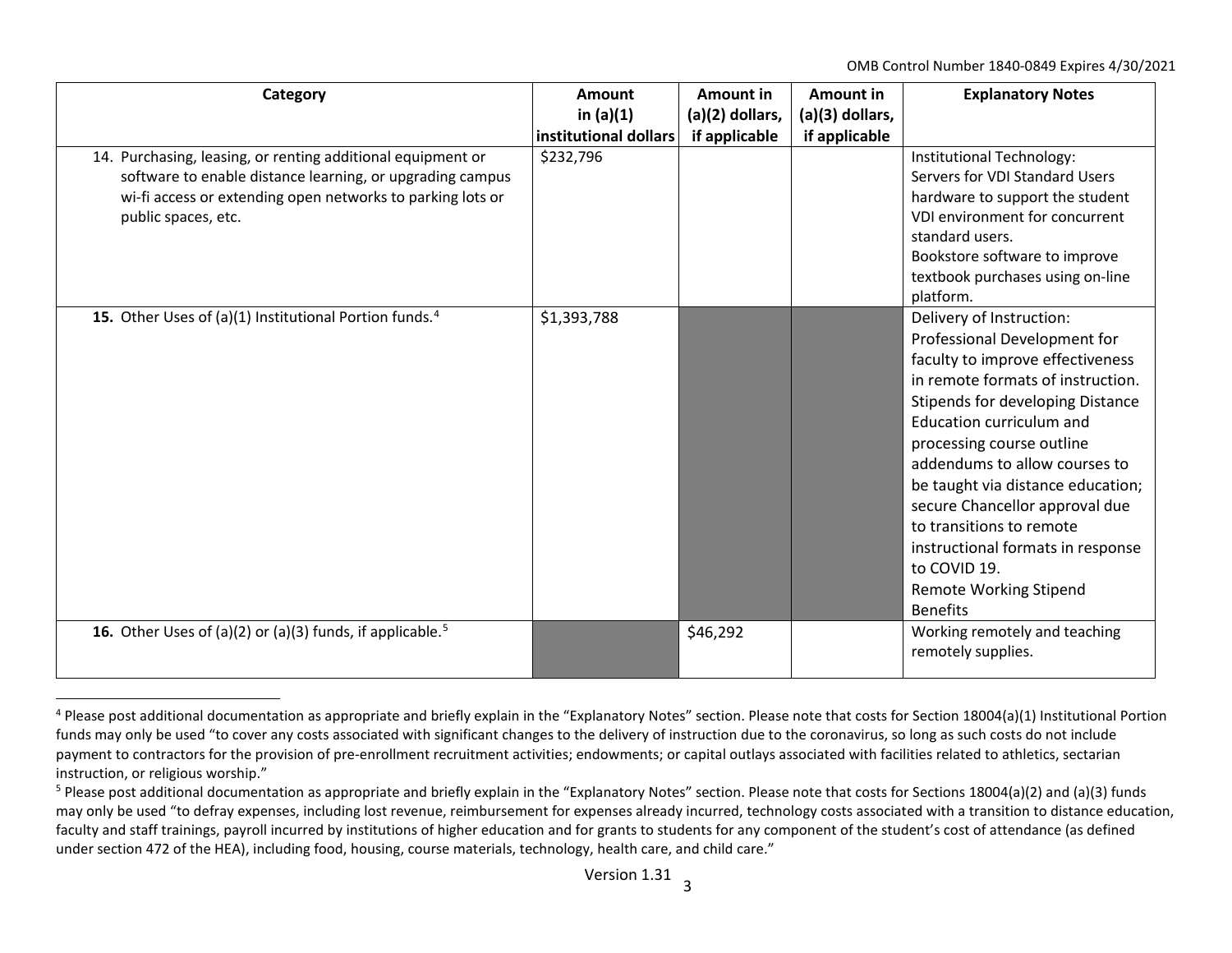OMB Control Number 1840-0849 Expires 4/30/2021

| Category                                              | Amount<br>in $(a)(1)$<br>institutional dollars | Amount in<br>$(a)(2)$ dollars,<br>if applicable | Amount in<br>$(a)(3)$ dollars,<br>if applicable | <b>Explanatory Notes</b>                                                                                                          |
|-------------------------------------------------------|------------------------------------------------|-------------------------------------------------|-------------------------------------------------|-----------------------------------------------------------------------------------------------------------------------------------|
|                                                       |                                                |                                                 |                                                 | Reimbursement to district for a<br>portion of lost parking permit<br>revenue due to remote operations<br>in response to COVID 19. |
| <b>Quarterly Expenditures for each Program</b>        | \$2,337,474                                    | \$628,465                                       |                                                 |                                                                                                                                   |
| <b>Total of Quarterly Expenditures</b><br>\$2,965,939 |                                                |                                                 |                                                 |                                                                                                                                   |

## **Form Instructions**

*Completing the Form*: On each form, fill out the institution of higher education (IHE or institution) name, the date of the report, the appropriate quarter the report covers (September 30, December 31, March 31, June 30), the total amount of funds awarded by the Department (including reserve funds if awarded), and check the box if the report is a "final report." In the chart, an institution must specify the amount of expended CARES Act funds for each funding category: Sections 18004(a)(1) Institutional Portion, 18004(a)(2), and 18004(a)(3), if applicable. Section 18004(a)(2) funds includes CFDAs 84.425J (Historically Black Colleges and Universities (HBCUs)), 84.425K (Tribally Controlled Colleges and Universities (TCCUs)), 84.425L (Minority Serving Institutions (MSIs)), 84.425M (Strengthening Institutions Program (SIP)); Section 18004(a)(3) funds are for CFDA 84.425N (Fund for the Improvement of Postsecondary Education (FIPSE) Formula Grant). Each category is deliberately broad and may not capture specific grant program requirements. Explanatory footnotes help clarify certain reporting categories. While some items in the chart are blocked out, please note that the blocking of such items is consistent with Department guidance and FAQs and is not definitive. Provide brief explanatory notes for how funds were expended, including the title and brief description of each project or activity in which funds were expended. Do not include personally identifiable information (PII). Calculate the amount of the Section 18004(a)(1) Institutional Portion (referred to as "(a)(1) institutional" in the chart), Section 18004(a)(2) (referred to as "(a)(2)" in the chart), and Section 18004(a)(3) (referred to as "(a)(3)" in the chart) funds in the "Quarterly Expenditures for each Program" row, and the grand total of all three in the "Total of Quarterly Expenditures" row. Round expenditures to the nearest dollar.

*Posting the Form*: This form must be conspicuously posted on the institution's primary website on the same page the reports of the IHE's activities as to the emergency financial aid grants to students made with funds from the IHE's allocation under Section 18004(a)(1) of the CARES Act (Student Aid Portion) are posted. It may be posted in an HTML webpage format or as a link to a PDF. A new separate form must be posted covering each quarterly reporting period (September 30, December 31, March 31, June 30), concluding after either (1) posting the quarterly report ending September 30, 2022 or (2) when an institution has expended and liquidated all (a)(1) Institutional Portion, (a)(2), and (a)(3) funds and checks the "final report" box. IHEs must post this quarterly report form no later than 10 days after the end of each calendar quarter (October 10, January 10, April 10, July 10) apart from the first report, which is due October 30, 2020. For the first report using this form, institutions must provide their cumulative expenditures from the date of their first HEERF award through September 30, 2020. Each quarterly report must be separately maintained on an IHE's website or in a PDF document linked directly from the IHE's CARES Act reporting